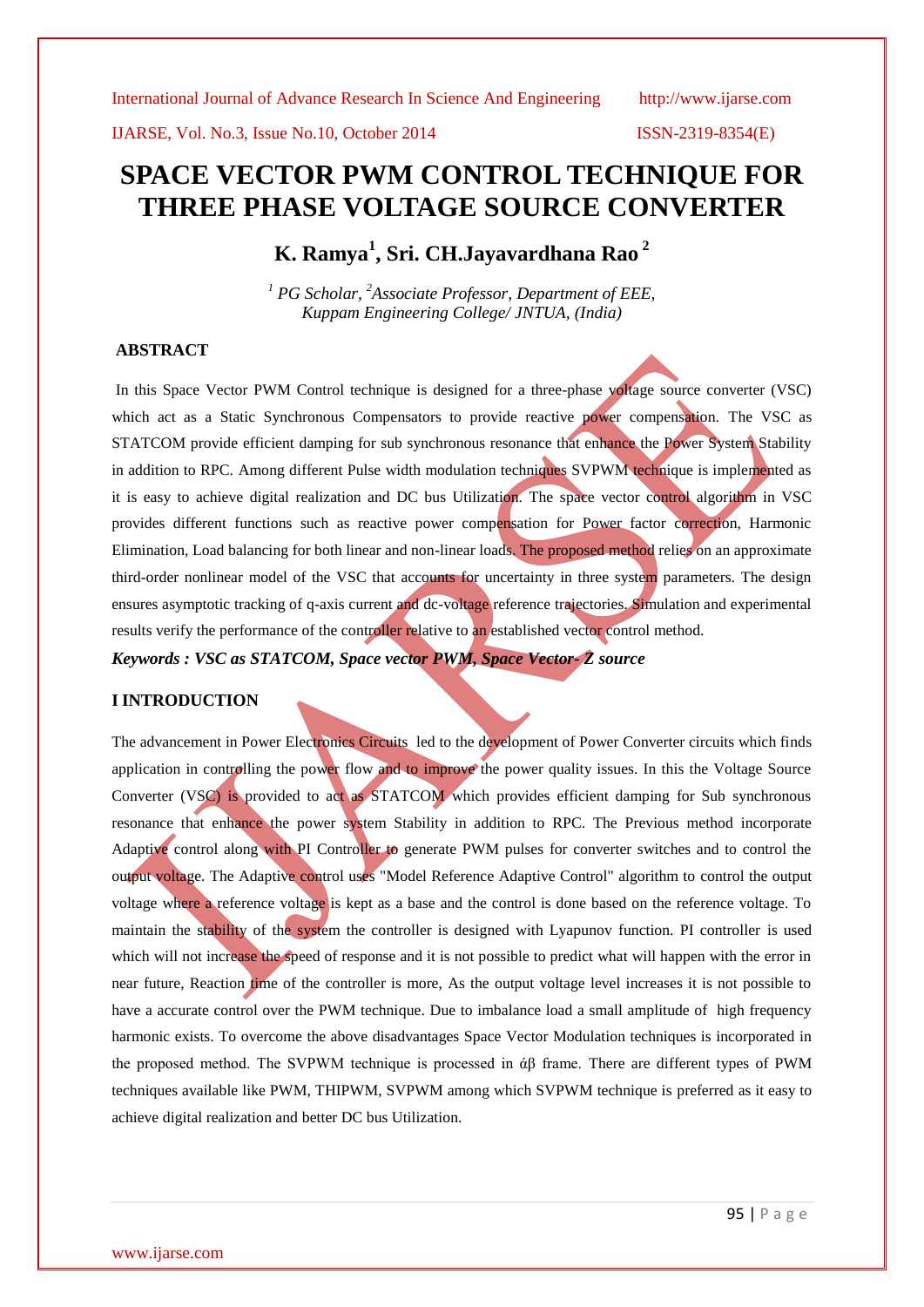### IJARSE, Vol. No.3, Issue No.10, October 2014 ISSN-2319-8354(E)

#### **II VSC AS STATCOM**

The Mathematical modeling of Converters is important for deriving its control or analyzing the behavior of the converters. The VSC is made to act as STATCOM which is used for RPC and is Connected across the 3 phase supply. When the voltage source converter is connected across the supply the DC Capacitor equalization Voltage at the output of the converter supplies the capacitive reactive component which cancels the Inductive reactive component of the supply so that the Power Factor is Improved.

#### **2.1 Basic Method of Operation**

The VSC Circuit Consists of 6 Switches which could either be IGBT, MOSFET or SCR having an anti parallel diode for the current to flow through it when the switches are in OFF State. Dead time is provided between the Switching of transistors in each leg. The VSC is connected between AC Source and Inductive load through Point of Common Coupling (PCC). The VSC gate pulses are g1, g2, g3, g4, g5, g6 and are binary value generated by SVPWM techniques. The Utilization rate of DC voltage in SPWM is 78.5% of DC voltage. The Problem of Under utilization is rectified by injecting third harmonic voltage in addition with the fundamental component. Thereby the Utilization factor is increased by 15.5% when compared to SPWM. Compared to other PWM techniques SVPWM technique is preferred because it is easy to achieve digital realization, lower the switching losses, reduce the harmonic content and maximize DC bus Utilization. Also the Modulation Index could be reached above 97%. With the use of SVPWM technique more precise control is achieved.



**Fig 1: SC Control System Block Diagram**

#### **III SPACE VECTOR PWM**

The Gate Pulse to Voltage Source Converter is designed using Space Vector PWM technique where the fundamental Component of Output voltage can be increased up to 27.39% as that of Sinusoidal PWM (SPWM)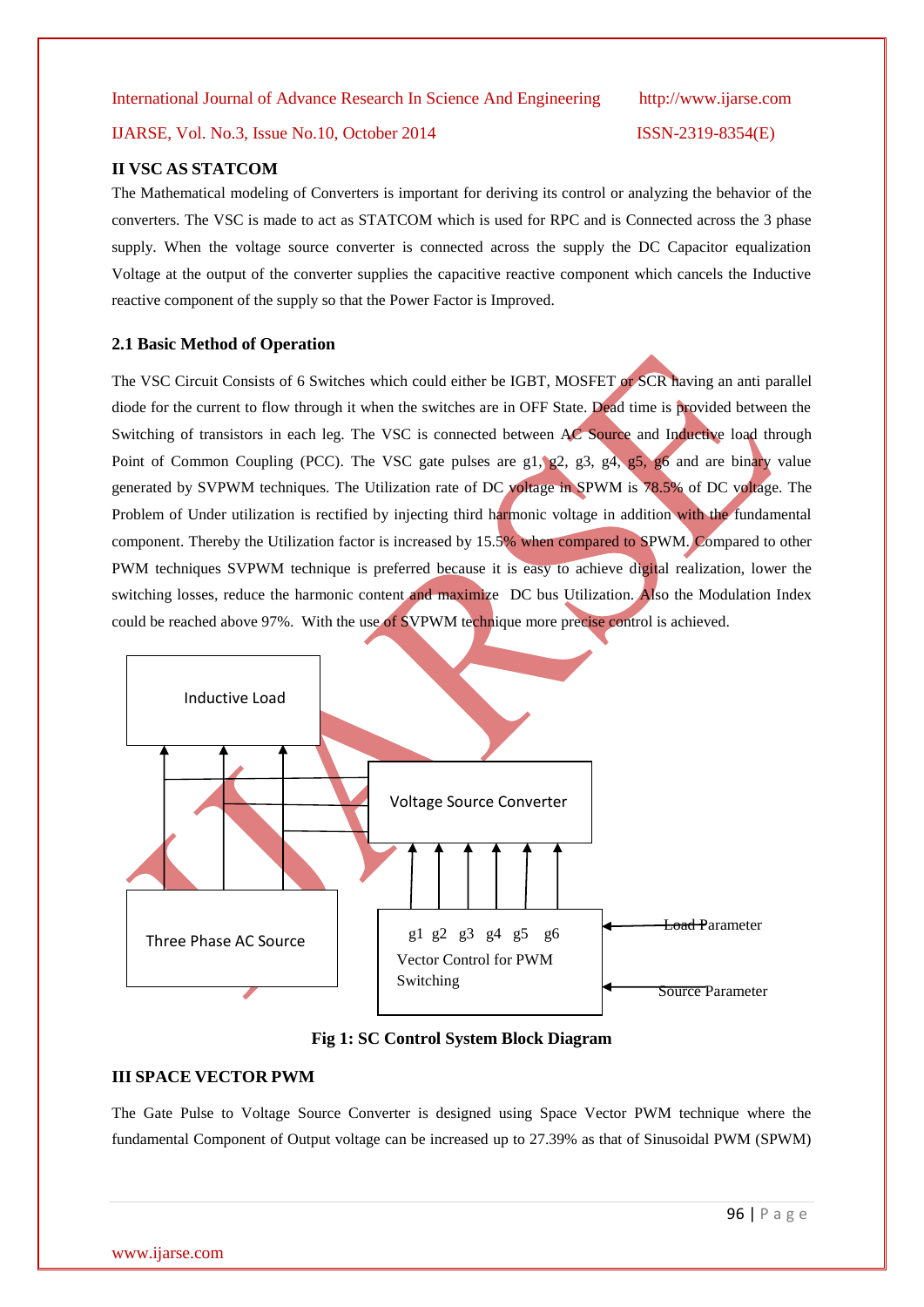#### IJARSE, Vol. No.3, Issue No.10, October 2014 ISSN-2319-8354(E)

in which the modulation index could be reached up to Unity. SVPWM technique is accomplished by the rotating reference vector around the state diagram consisting of six basic non zero vector forming an Hexagon.



V0 & V7 are called Zero Vectors. V1 to V6 are active vectors. The basic Principle of SVPWM is based on eight switching combinations of a three phase VSC. The Switching combinations are binary codes. Depending upon the binary code the switches are turned ON and its respective output voltage in a particular sector is tabulated as  $V_{\alpha}$  &  $V_{\beta}$  in "Table.1".

| Voltage<br>Vector | a              | $\mathbf{B}$   | <sub>c</sub> | $V_{\dot{\alpha}}$ | $V_{\beta}$     | Vector              |
|-------------------|----------------|----------------|--------------|--------------------|-----------------|---------------------|
| V <sub>0</sub>    | v              | $\mathbf{0}$   | 0            | 0                  | 0               | 0                   |
| V1                |                |                |              | 2Vdc/3             | $\left($        | $V_{0^{\circ}}$     |
| $V2^+$            |                |                |              | Vdc/3              | $Vdc/\sqrt{3}$  | $V_{60^{\circ}}$    |
| V3                | 0              |                |              | $-Vdc/3$           | $Vdc/\sqrt{3}$  | $V_{120^{\circ}}$   |
| V <sub>4</sub>    | $\theta$       |                |              | 2Vdc/3             | $\Omega$        | $\rm V_{180^\circ}$ |
| V <sub>5</sub>    | $\overline{0}$ | $\theta$       |              | $-Vdc/3$           | $-Vdc/\sqrt{3}$ | $V_{240^\circ}$     |
| V <sub>6</sub>    |                | $\overline{0}$ |              | Vdc/3              | $Vdc/\sqrt{3}$  | $V_{300^{\circ}}$   |
| V <sub>7</sub>    |                |                |              | $\Omega$           | $\Omega$        | $V_{0^{\circ}}$     |
|                   |                |                |              |                    |                 |                     |

**"Table.1" Voltage vector corresponding to switching conditions**

### **3.1 SVPWM Simulation System**

The first block in "Fig.3" generates with three phase sinosoidal input voltage of fixed amplitude, frequency and DC bus voltage. The input voltages are delayed by 120° from each other.

The three phase ABC quantity is converted to two phase  $\alpha\beta$  Voltages in the second block and is given by equation (2)  $\&$  (3)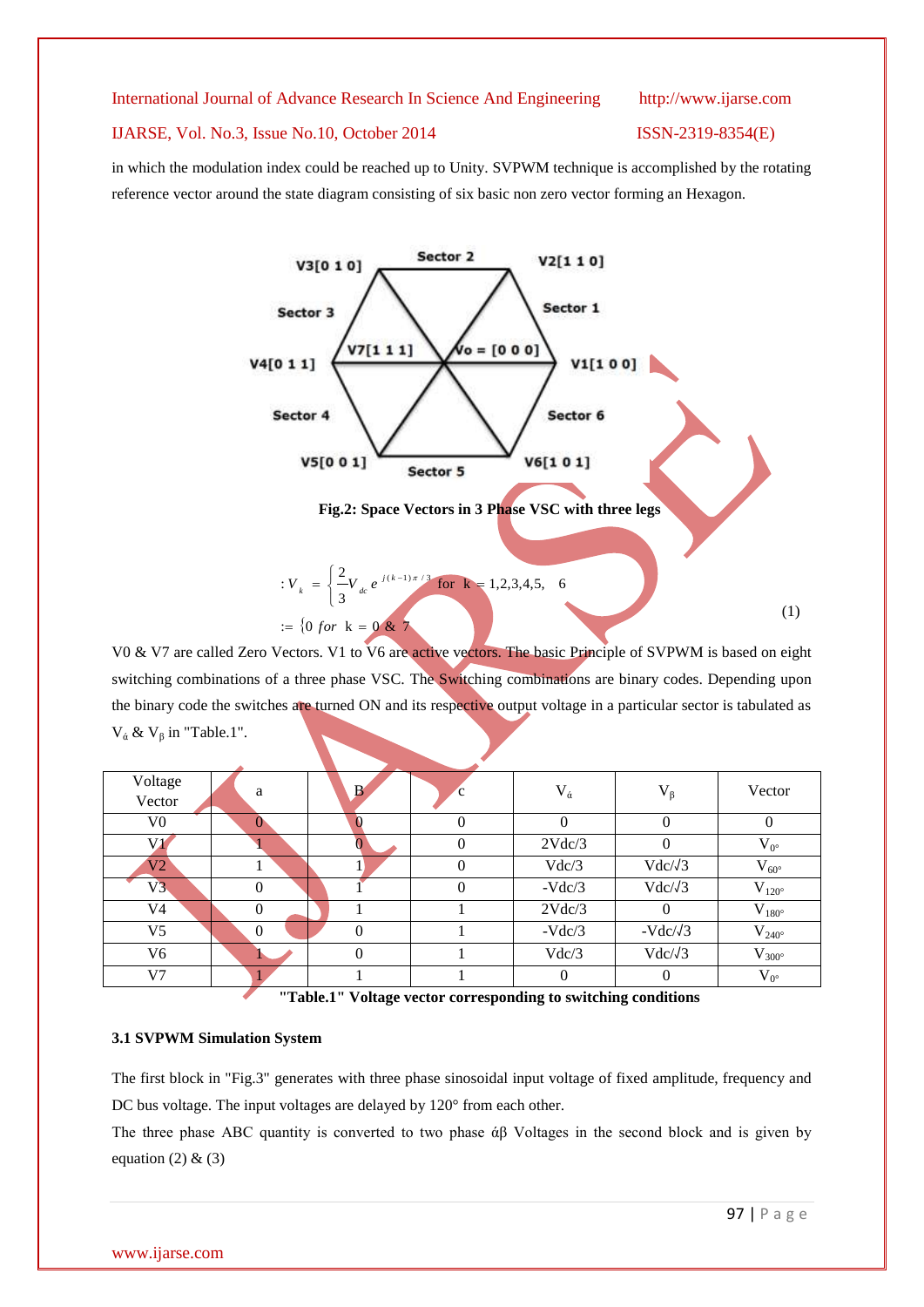IJARSE, Vol. No.3, Issue No.10, October 2014 ISSN-2319-8354(E)

(3)

$$
V\alpha = \frac{2}{3}Va - \frac{1}{3}Vb - \frac{1}{3}Vc
$$

$$
V\beta = \frac{1}{\sqrt{3}}Vb - \frac{1}{\sqrt{3}}Vc
$$

The third block Calculate the Sector Phase angle and is represented in equation (4)

$$
\theta = \tan^{-1} \left[ \frac{V_{\beta}}{V_{\alpha}} \right]
$$
  
\n
$$
\theta \in [0.2 \pi]
$$
\n(4)

In the fourth block the timing of reference voltage vector is calculated and its active and zero vectors are calculated using equation (5). The Value of Ta & Tb is fixed for each  $T_{PWM}$  Period.

$$
\begin{bmatrix} Ta \\ Tb \end{bmatrix} = \frac{MI \sqrt{3}Ts}{\pi} \begin{bmatrix} Sin \frac{K\pi}{3} & -Cos \frac{K\pi}{3} \\ -Sin \frac{(K-1)\pi}{3} & Cos \frac{(K-1)\pi}{3} \end{bmatrix} \begin{bmatrix} Cosn \omega Ts \\ Sim \omega Ts \end{bmatrix}
$$
 (5)

The triangular generator produces triangular wave which is then compared with the gate timing signals to produce output pulse for Six Switches.

The seventh block Simulate Voltage source Converter and its PWM phase to neutral voltages are given in equation (6).

$$
Van = \frac{Vdc}{3} (2 S1 - S3 - S5)
$$
\n
$$
Vbn = \frac{Vdc}{3} (-S1 + 2 S3 - S5)
$$
\n
$$
Vcn = \frac{Vdc}{3} (-S1 - S3 + 2 S5)
$$
\n
$$
\frac{Vcm}{3}
$$
\n
$$
\frac{Fra}{3}
$$
\n
$$
\frac{Fra}{3}
$$
\n
$$
\frac{Fra}{3}
$$
\n
$$
\frac{Fra}{3}
$$
\n
$$
\frac{Fra}{3}
$$
\n
$$
\frac{Fra}{3}
$$
\n
$$
\frac{Fra}{3}
$$
\n
$$
\frac{Fra}{3}
$$
\n
$$
\frac{Fra}{3}
$$
\n
$$
\frac{Fra}{3}
$$
\n
$$
\frac{Fra}{3}
$$
\n
$$
\frac{Fra}{3}
$$
\n
$$
\frac{Fra}{3}
$$
\n
$$
\frac{Fra}{3}
$$
\n
$$
\frac{Fra}{3}
$$
\n
$$
\frac{Fra}{3}
$$
\n
$$
\frac{Fra}{3}
$$
\n
$$
\frac{Fra}{3}
$$
\n
$$
\frac{Fra}{3}
$$
\n
$$
\frac{Fra}{3}
$$
\n
$$
\frac{Fra}{3}
$$
\n
$$
\frac{Fra}{3}
$$
\n
$$
\frac{Fra}{3}
$$
\n
$$
\frac{Fra}{3}
$$
\n
$$
\frac{Fra}{3}
$$
\n
$$
\frac{Fra}{3}
$$
\n
$$
\frac{Fra}{3}
$$
\n
$$
\frac{Fra}{3}
$$
\n
$$
\frac{Fra}{3}
$$
\n
$$
\frac{Fra}{3}
$$
\n
$$
\frac{Fra}{3}
$$
\n
$$
\frac{Fra}{3}
$$
\n
$$
\frac{Fra}{3}
$$
\n
$$
\frac{Fra}{3}
$$
\n
$$
\frac{Fra}{3}
$$
\n
$$
\frac{Fra}{3}
$$
\n
$$
\frac{Fra}{3}
$$
\n
$$
\frac{Fra}{3}
$$
\n
$$
\frac{Fra}{3}
$$
\n
$$
\frac{Fra}{3}
$$
\n
$$
\frac{Fra}{3}
$$
\

**Fig.3: SVPWM System Simulation locks Diagram**

www.ijarse.com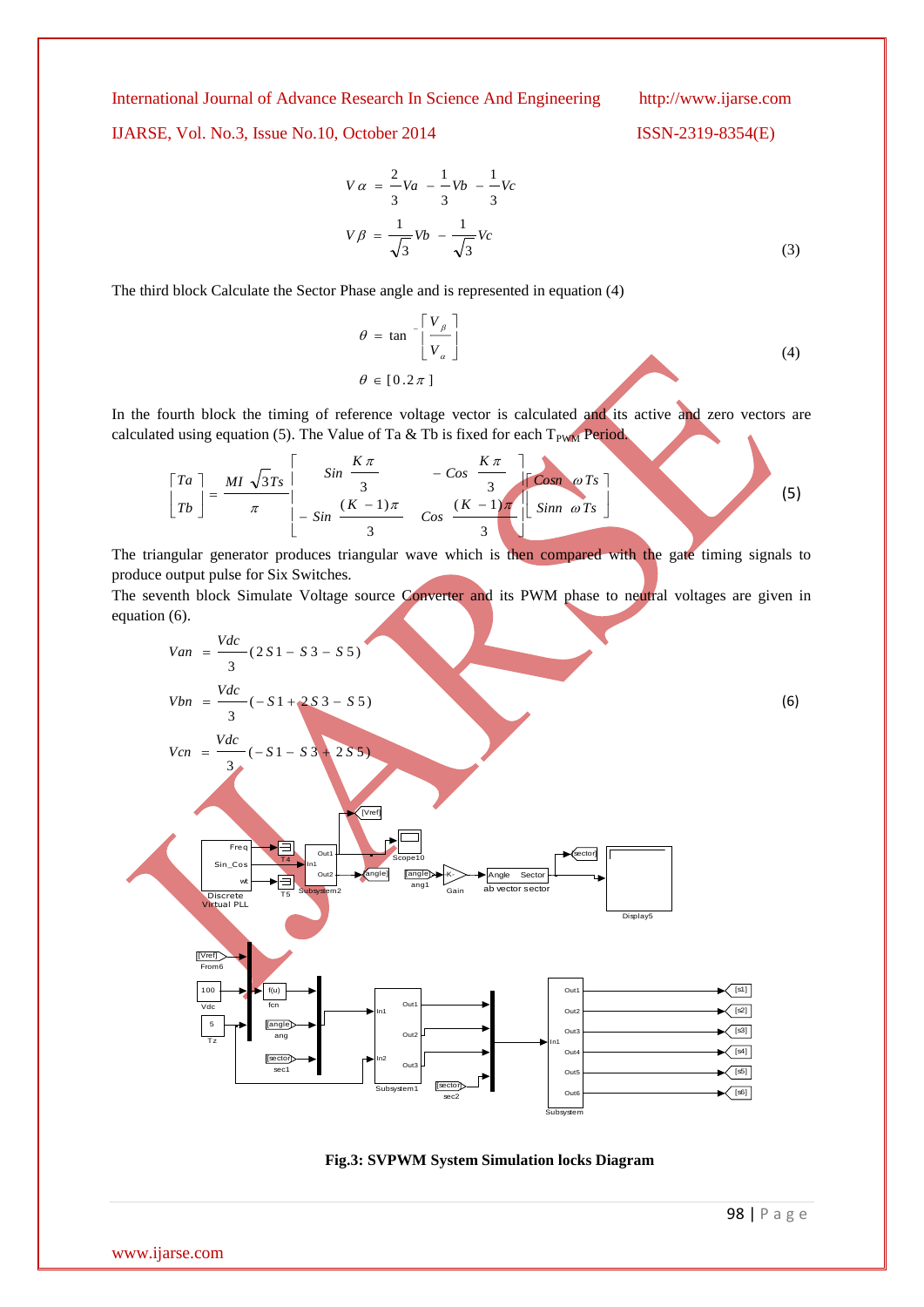IJARSE, Vol. No.3, Issue No.10, October 2014 ISSN-2319-8354(E)



**Fig.4: Reference Frame Transformation Theory**

The Fig. 4 shows the Matlab simulink model of Reference frame transformation system in which the three phase abc quantity is converted to two phase d-q orthogonal quantity.



**Fig.5: Sector Determination**

The Fig. 5 shows the reference voltage sector determination system in simulink. The angle made by d-q quantity is compared with the reference angle which is between 0° to 360°. This concept is used to determine the angle of reference voltage vector which frames the different sector of the reference voltage. With this the reference voltage is made to work in different sectors with different angle which covers throughout the entire 360° of operation. This frames the Continuous Mode of Operation (CCM).

The Duty Cycle is defined as the ratio of ON time of the converter switches to that of total time. Therefore by controlling the time duration of the converter switches it is possible to obtain the controlled power at the load side.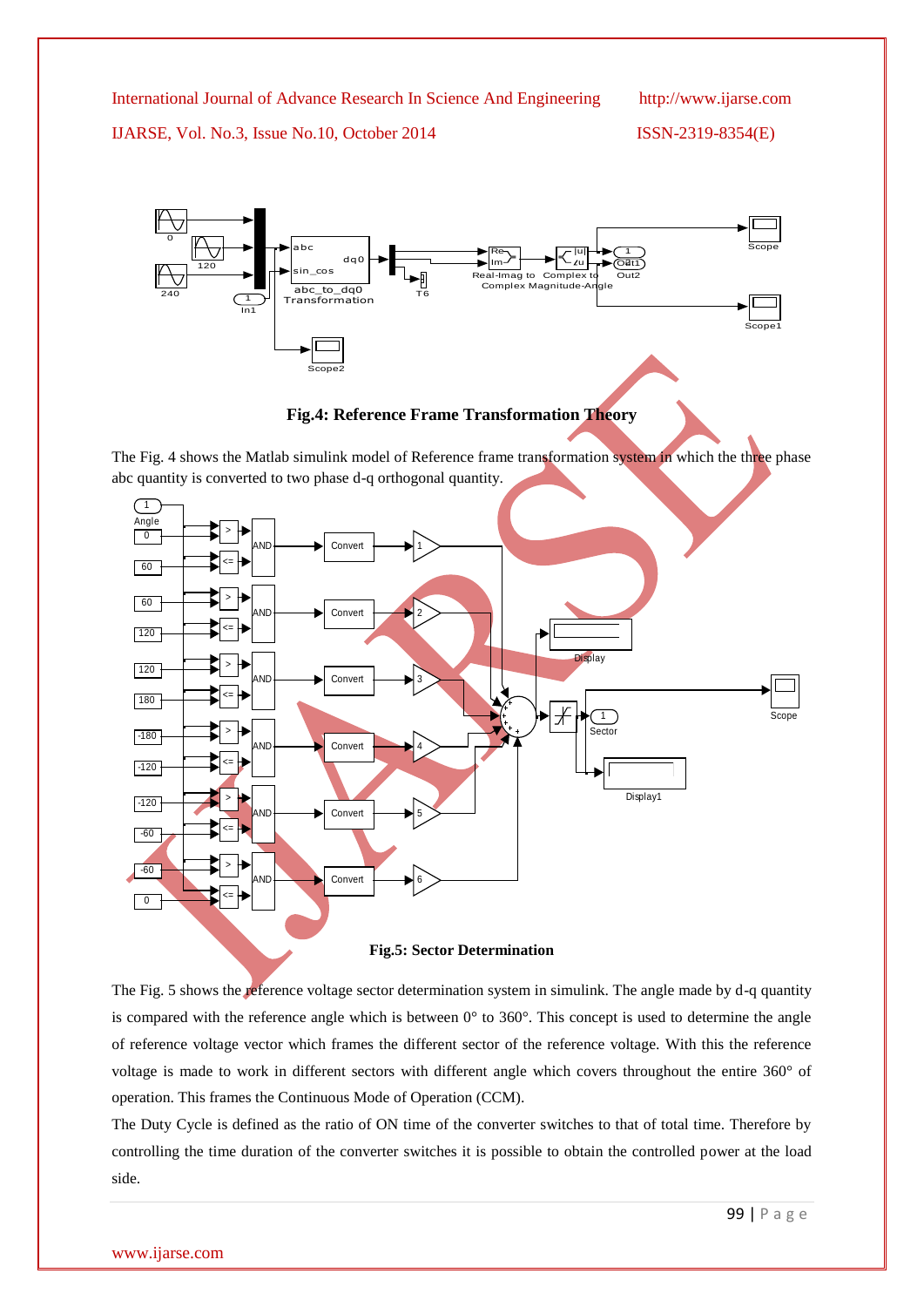IJARSE, Vol. No.3, Issue No.10, October 2014 ISSN-2319-8354(E)





The three phase stationary reference frame abc quantity is converted to d-q rotating reference frame quantity by Clark's transformation in which it is possible to obtain both the magnitude and the phase angle of the reference voltage vector and are as shown in Fig.7 and Fig.8.



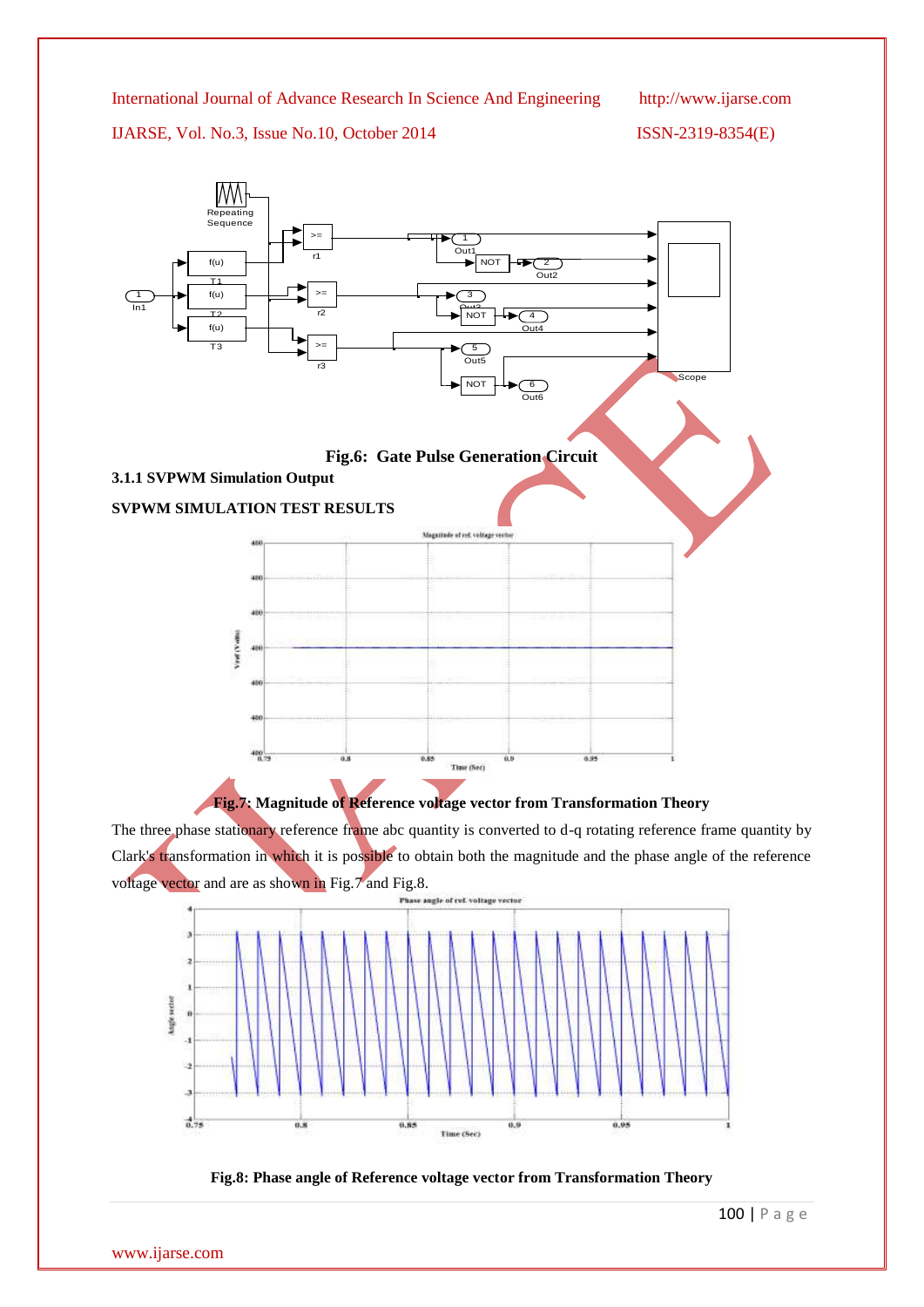#### IJARSE, Vol. No.3, Issue No.10, October 2014 ISSN-2319-8354(E)

The magnitude and Phase angle of the reference voltage vector is determined by using the following equation. The magnitude of the Orthogonal quantity (Reference Voltage) is calculated by using the below equation.

$$
V_{\alpha} = \frac{2}{3}V_{a} - \frac{1}{3}V_{b} - \frac{1}{3}V_{c}
$$

$$
V_{\beta} = \frac{1}{\sqrt{3}}V_{b} - \frac{1}{\sqrt{3}}V_{c}
$$

The phase angle of the reference voltage vector is calculated by



To achieve SVPWM technique it is necessary to obtain the length and angle of reference voltage vector. From the angle of the reference voltage vector the exact location of the reference voltage vector is derived so as to determine in which sector the reference voltage vector is located.



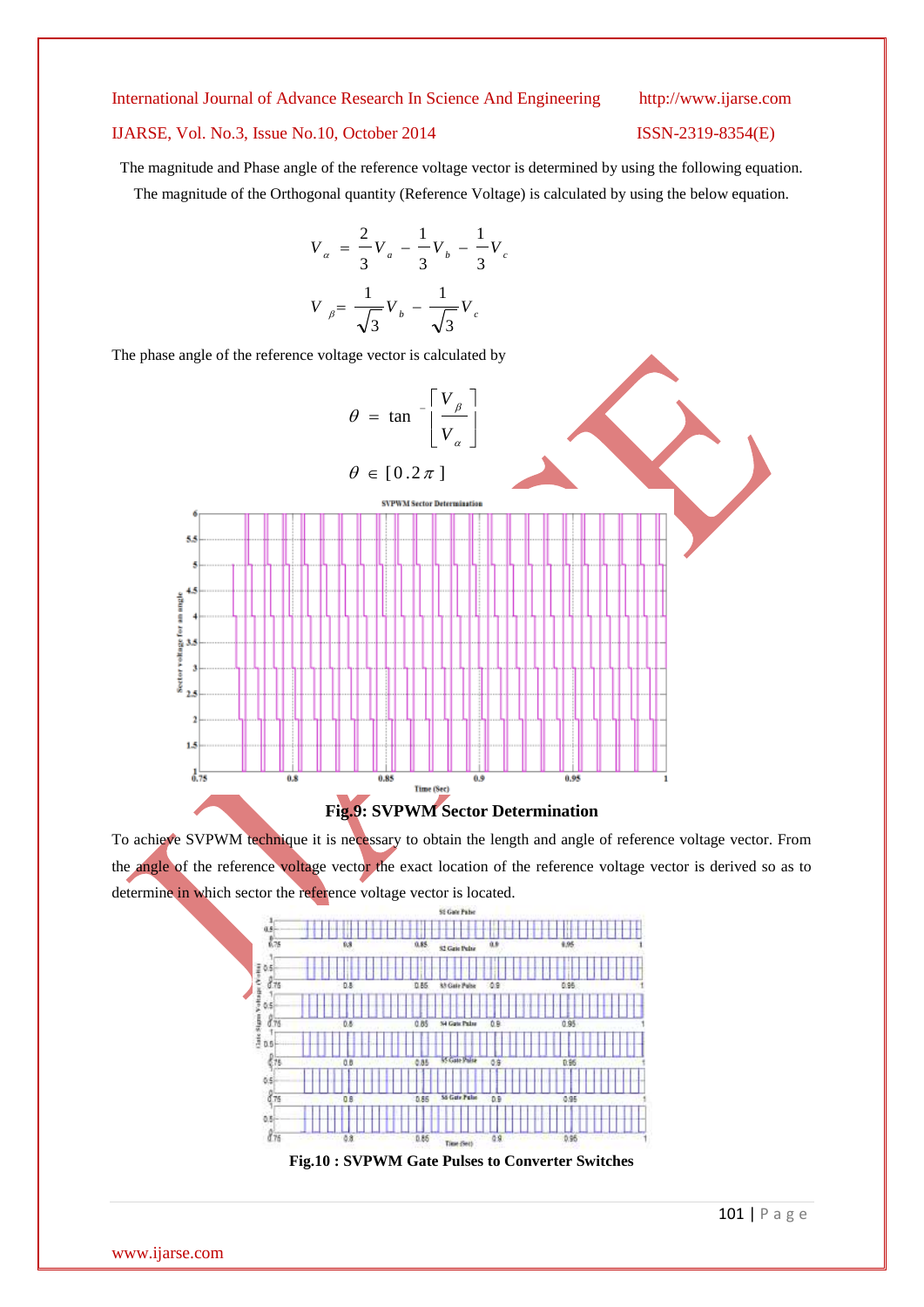#### IJARSE, Vol. No.3, Issue No.10, October 2014 ISSN-2319-8354(E)

The Fig. 10 gives the simulation output of SVPWM gate pulses to converter switches. The VSC has Positive Group Converters and negative group converters. The Positive group converter and the negative group converter are triggered with the phase difference of 60° each. Each positive group switches are triggered with a phase shift of 180° one after the other and the same has been repeated with negative group switches.



### **IV CONCLUSION**

The SVPWM technique can only be applied to a three-phase VSC and it increases the overall system efficiency. The SVPWM is used for controlling the switching of the machine side converter. Advantages of this method include a higher modulation index, lower switching losses, and less harmonic distortion compared to SPWM [1]. SVPWM research has been widespread in recent years making it one of the most popular methods for threephase inverters because it has a higher fundamental voltage output than SPWM for the same DC bus voltage. The SVPWM is significantly better than SPWM by approximately 15.5%. However, the SVPWM technique is